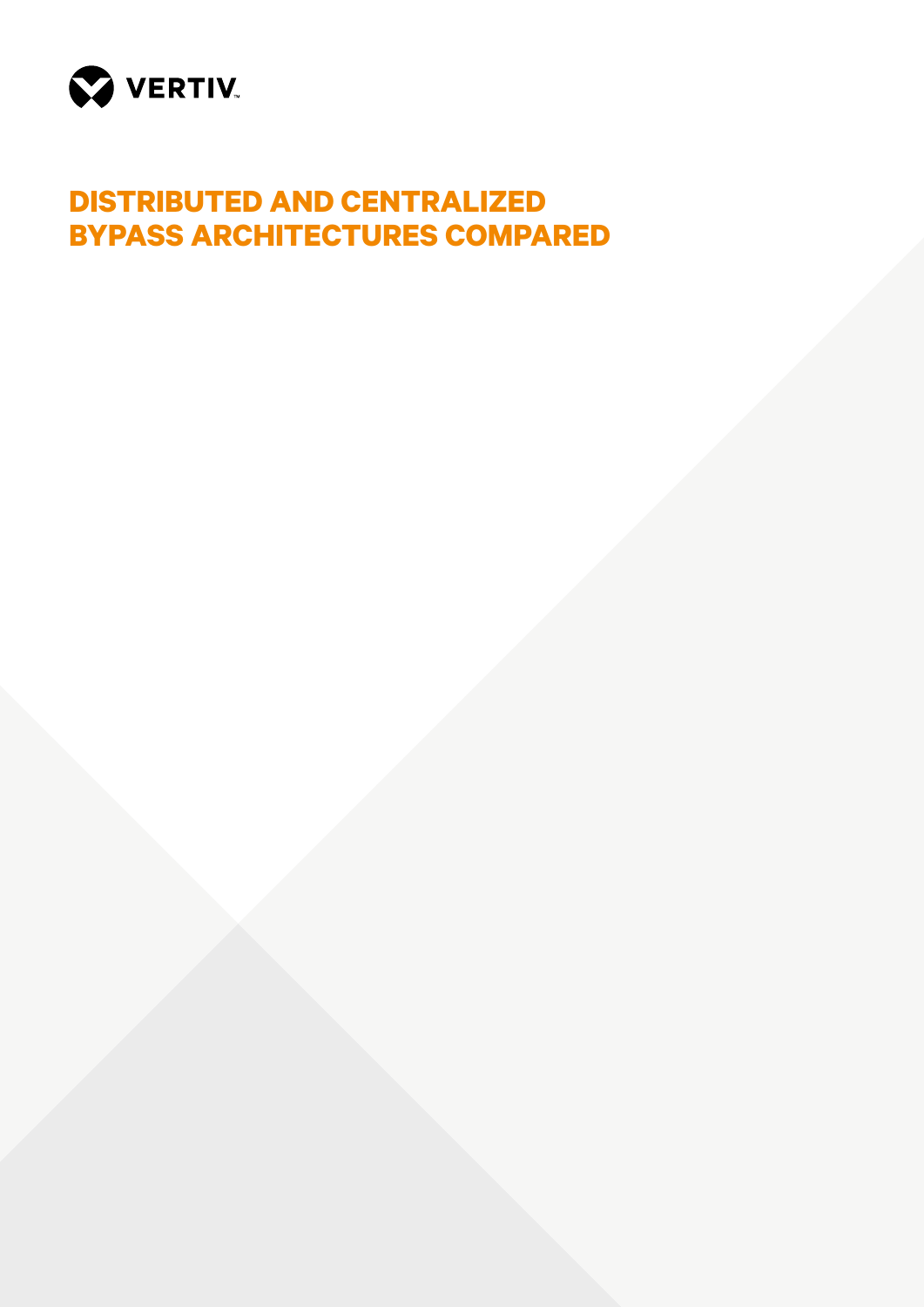## **Contents**

| <b>Executive Summary</b>                                                                    | 3              |
|---------------------------------------------------------------------------------------------|----------------|
| Distributed / Centralized - System description                                              | 3              |
| <b>Centralized or Distributed?</b>                                                          | $\overline{4}$ |
| 1. Focus on Reliability                                                                     | 5              |
| 1.1 So, does this mean that such MTBF calculations are of no use?                           | 6              |
| 2. Focus on Withstand Rating (short-circuit capacity) of the bypass                         | 6              |
| 3. Vertiv™ Distributed and Centralized Designs for Modular and Monolithic UPS Architectures | 7              |
| <b>Conclusions</b>                                                                          | 7              |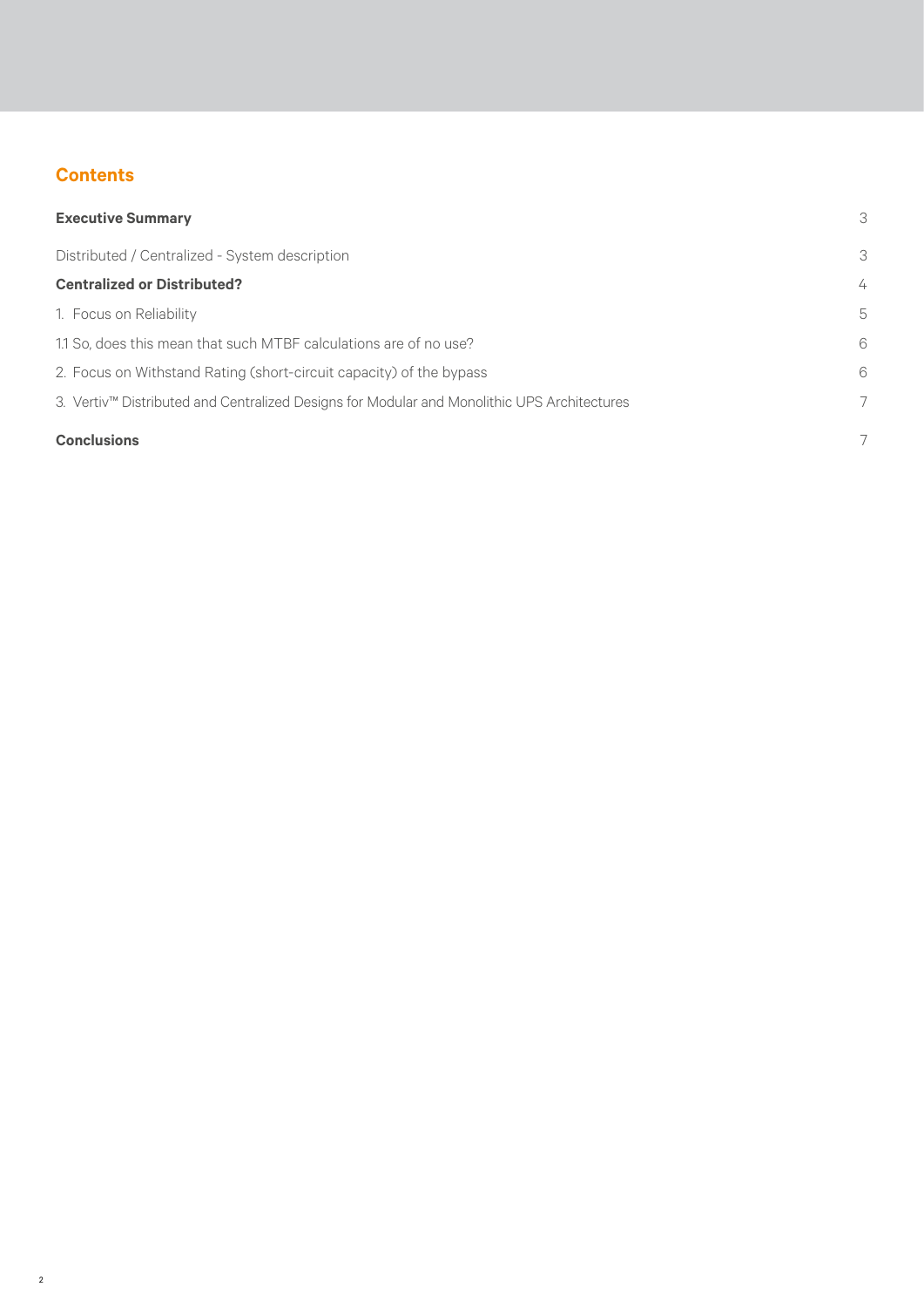

#### **Executive Summary**

When designing a power protection scheme for data centers. IT and facility managers must ask themselves whether a distributed or centralized backup strategy makes more sense. Unfortunately, there is no easy answer to that question. Companies must weigh each architectural advantages and disadvantages against their financial constraints, availability needs and management capabilities before deciding which one to employ.

This white paper explores the principle of centralized versus distributed bypass and will apply it equally to standalone monolithic and integrated-modular UPS architectures, especially trying to clarify the differences in two major areas:

- y Reliability (in terms of comparative Mean Time Between Failure "MTBF") and hence availability
- Fault clearing capacity and short-circuit withstand rating

By following the suggestions in this white paper, data center operators can simplify their decision-making process by receiving an overview of weaknesses and capabilities of both system designs, whichever strategy they ultimately select.

#### **Distributed / Centralized System Description**

In a distributed bypass architecture, each UPS module has its own internal static switch (Fig. 1), rated according to UPS size, and each UPS monitors its own output. If the UPS system needs to transfer to bypass, each static switch in each module turns on at the same time and they share the load current amongst themselves. Here below a single line diagram is shown for clarity. On the contrary, in a centralized bypass system (Fig. 2), there is one large common static switch for the entire UPS system, according to the size of the known final size of the system. If the UPS system needs to transfer to bypass, the load current is then fed through the common static switch. Here below a single line diagram for a distributed parallel architecture is shown. The centralized bypass is an alternative to the distributed bypass.

Technically, the two solutions fulfill the same purpose (to guarantee power continuity for example) but have different architectures. Whilst it is true that distributed bypass solutions are the most common because of their flexibility of use and low initial cost, it is also true that, in the medium/large data center market, centralized bypass solutions could be preferable in terms of reliability, performance, footprint and sometimes cost; even more so in the case of large installations where the number and type of protections as well as system wiring have a big impact. It is therefore important to respond to the various requirements with flexible solutions, which are able to adapt to the growing demands of the market in terms of availability, capacity and performance requirements.



**Figure 1:** Example of a distributed bypass architecture design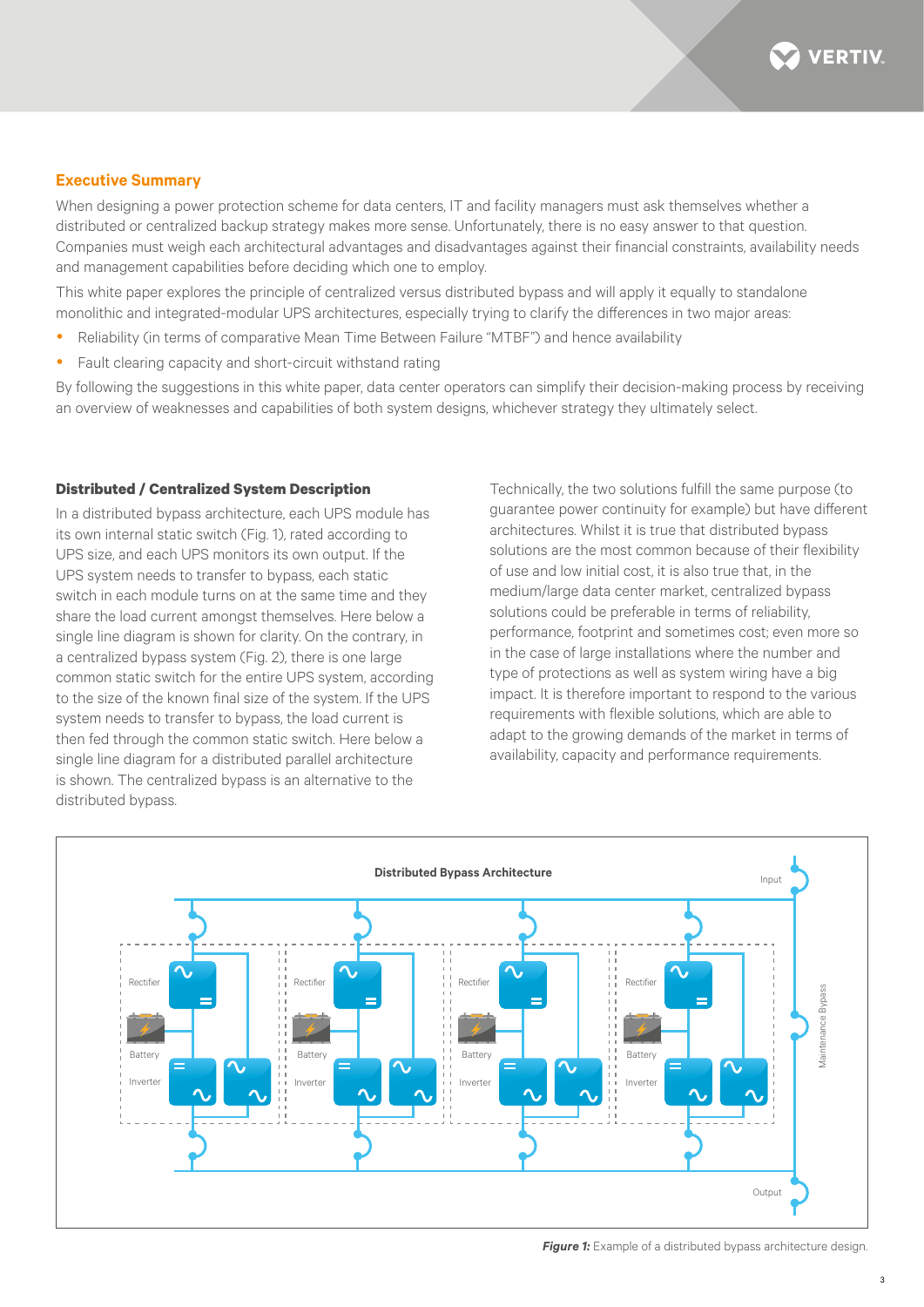

**Figure 2:** Example of a centralized bypass architecture design.

### **Centralized or Distributed?**

Large organizations need tailored configurations that meet availability and manageability requirements. The choice of the configuration is also affected by the existing situation, whether the customer is getting a new UPS system,

upgrading or changing their existing electrical infrastructure. In Table 1 below, some of the major points which need to be considered when evaluating the right setup for a parallel UPS system are listed.



*Table 1: Considerations about distributed and centralized parallel system configurations.*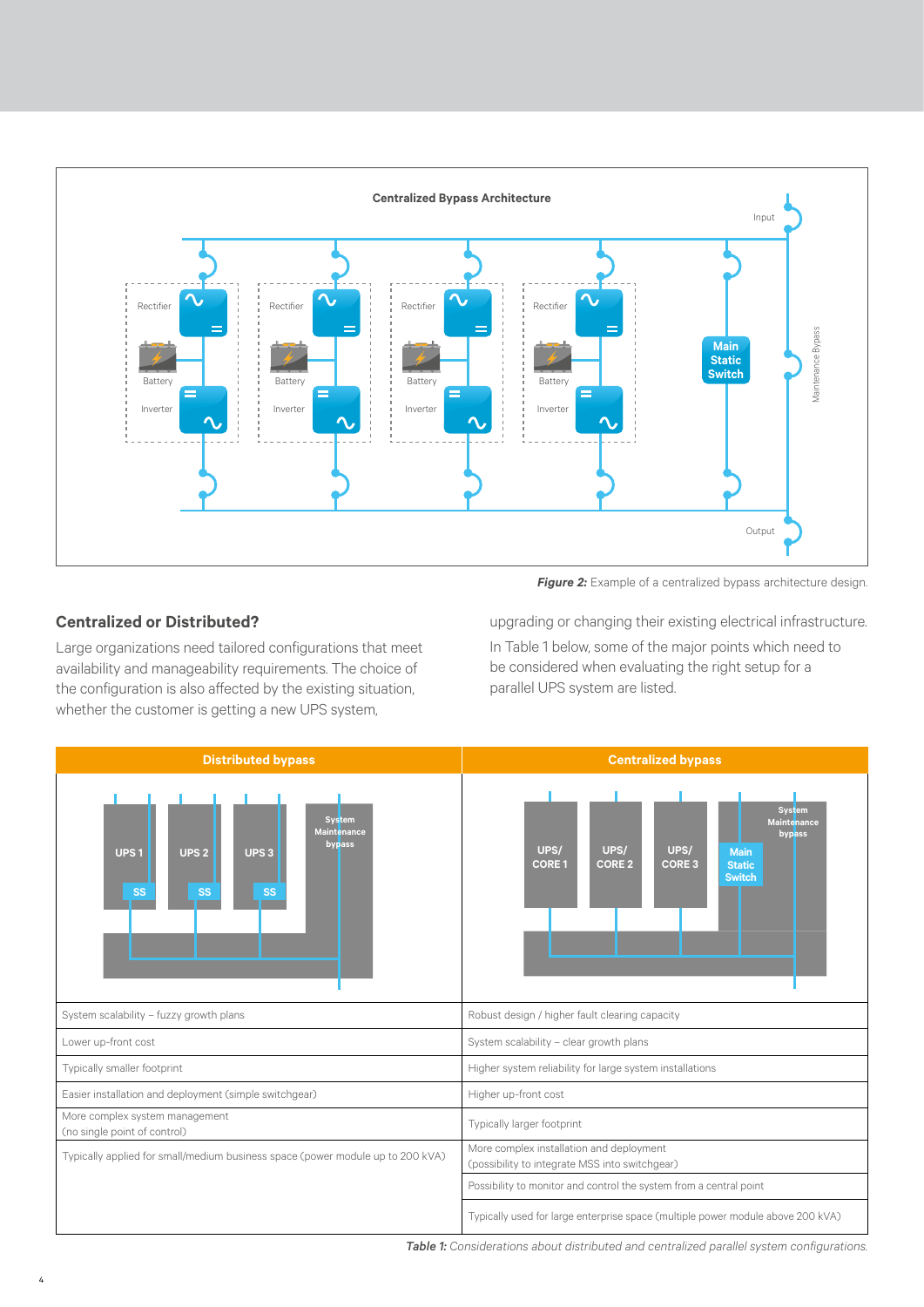**VERTIV** 

Here below some of the major arguments of the above comparison which need to be cited separately:

- **Invest-as-you-Grow** (minimized capital expenditure) – the restriction being that in a centralized bypass architecture the static switch (rated for the maximum load) had to be purchased 'up-front' even if the load was forecast to grow over time; while distributed bypass architectures help save on Capex by adding UPS incrementally each time the load increases, instead of making large upfront investments in centralized configurations with more capacity than they initially need. However, the customer will still need to install the full supporting upstream infrastructure regardless of the planned load growth.
- **Single-point-of-failure** (SPoF) the idea being that you may have a centralized system, which may have N+1 modular redundancy but only a single N rated single static-switch, compared to a distributed system which has N+1 bypass redundancy as well as UPS module redundancy.

#### **1. Focus on Reliability**

Typically many manufacturers of critical power equipment, such as UPS, publish 'reliability' data for their products in the form of an MTBF. Allied with an estimate of the Mean

Down Time (MDT) or Mean Time To Repair (MTTR), which should include an element of 'travel time' and 'spares logistics' which both reflect the anticipated reaction time of the service organization to respond to a site emergency, a simple calculation can produce the commonly used metric of 'reliability' – that of availability. Only a small number of manufacturers produce MTBF data from actual field measurements and, when they do, the absolute number is based on cumulative field service hours run compared to the number of failures of the output bus voltage. Taking the cumulative hours run, rather than the hours run between failures on an individual single module/system, can give a distorted view of an individual system MTBF as it shares multiple failures over a diverse group of individually isolated systems.

#### **1.1 So, Does This Mean That Such MTBF Calculations Are of No Use?**

Not necessarily: if used with care and when the input data is based on the same set of underlying assumptions, the concept of 'comparative' system reliability is useful. The results should be used in comparison and should not be used to state or infer absolute MTBFs. In other words a system 'A' which has a calculated MTBF of 5,000,000



*Figure 3: Relative MTBF for centralized and distributed bypass architecture.*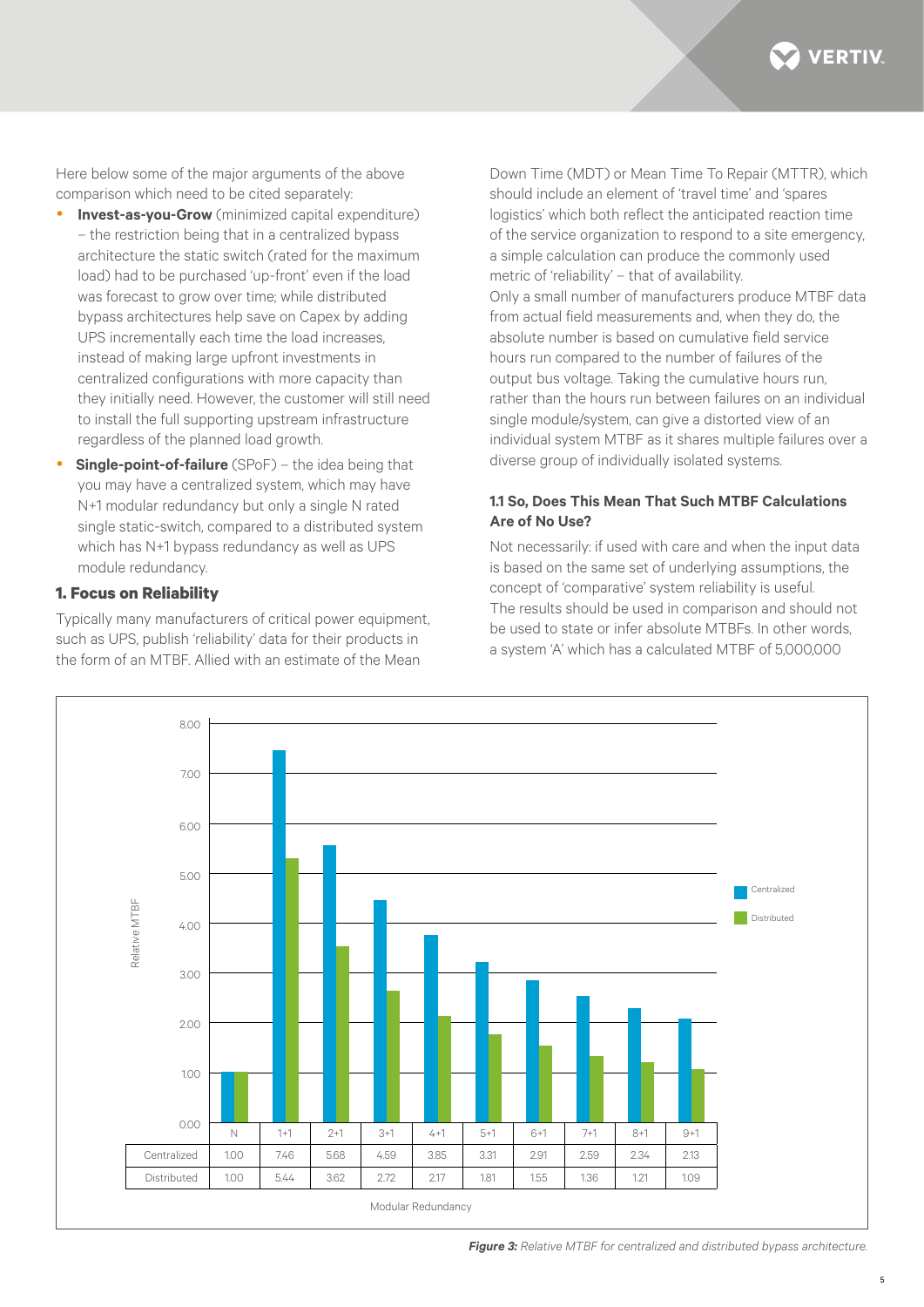hours can be regarded as twice as likely to fail (at any time) compared to a system 'B' of MTBF 10,000,000 hours – whilst we should ignore the 'lower' absolute number of 5,000,000 hours (571 years) which may appear to be more than 'sufficient' for the application. On the power output side, each machine would be connected to the output switchboard through isolators to a common busbar. It is possible (and therefore has to be taken into account) that a failure in one UPS module (for example a short circuit at the output) could adversely affect the remaining module(s) – negating the 'independence' of their combined reliability.

In the case of a distributed bypass, each module has an internal automatic bypass which avoids the need to have a common centralized bypass.

Even if the centralized bypass architecture might be seen as a common point of failure, it's indeed the preferable solution for large system installations since a distributed bypass design would produce one common point of failure in every module resulting in multiple SPoFs. For example, if we consider large system installations, the positive impact is higher with a fewer number of modules in parallel, as can be seen in Fig. 3.

For large multi-module systems, a centralized bypass architecture is preferable because it is considered most reliable, thus, the only conclusion that can be reached is that, despite the apparent attractiveness of multi-module redundancy of bypasses for large system installations, the reliability aspect is in favor of a single centralized bypass.

## **2. Focus on Withstand Rating (Short-Circuit Capacity) of The Bypass**

When a short-circuit occurs downstream the UPS. (in a section of the load itself or in a part of the fixed distribution wiring) the voltage collapses to near zero and the source current rises and flows to the fault. The rate of rise and peak value of the fault current depends upon the sub-transient reactance (output or 'forward transfer' impedance) of the source. The reaction of the UPS to the collapse in voltage is to transfer the output bus to the bypass so as to utilize the short-circuit clearing capacity of the grid transformer and clear the fault (by opening the appropriate circuit breaker or blowing the closest fuse to the faulty branch circuit) within the typical hold-up time required by the rest of the (healthy) load (e.g. 10 - 20 ms). There is an important precaution that has to be taken into account in the distributed bypass design (Fig. 4), as the slightest difference in impedance of each parallel path will cause any short-circuit current to flow in a highly unbalanced fashion and will usually cause overload damage and cascade failure.



*Figure 4:* Example of the current path over a distributed bypass architecture design.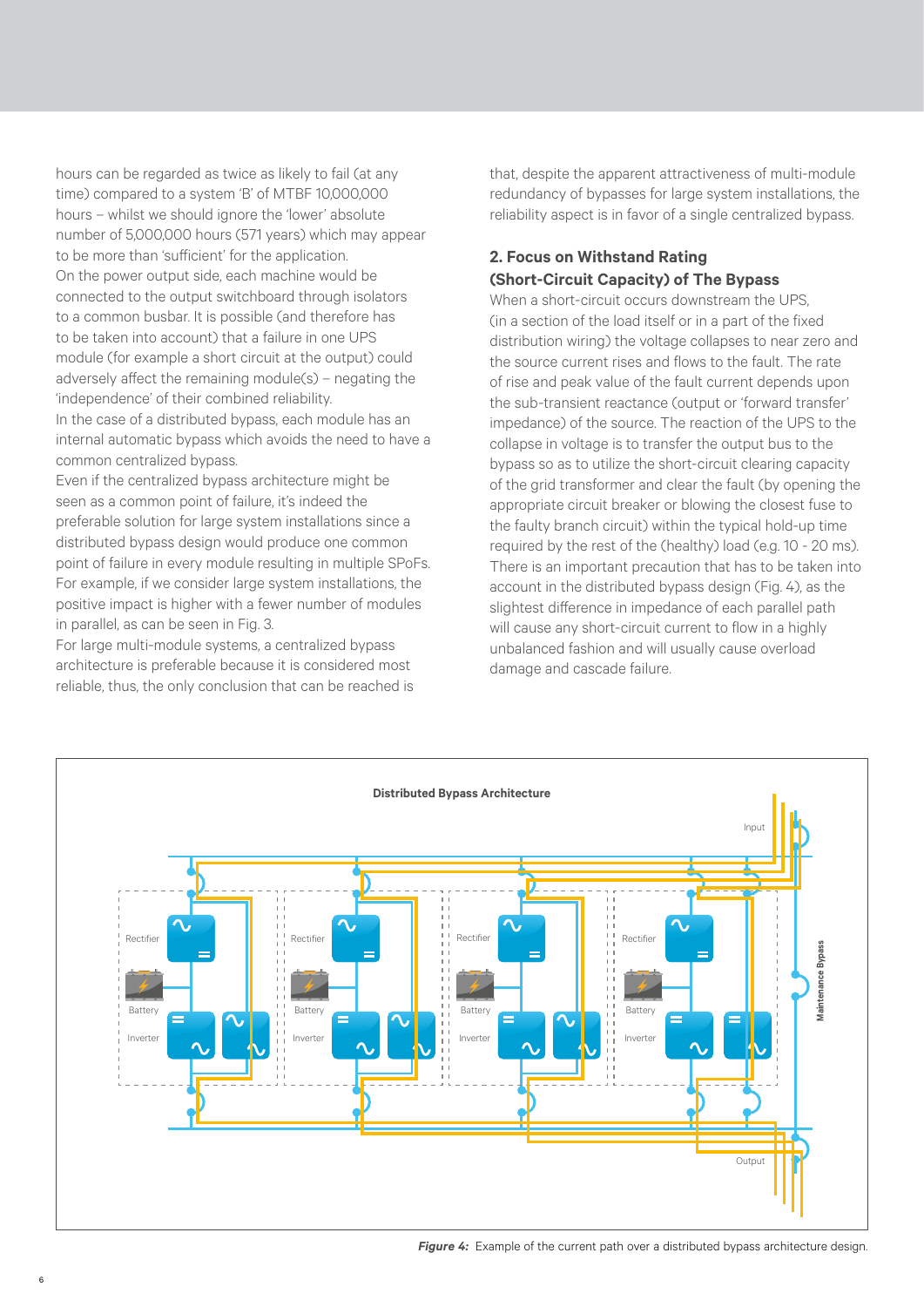

Ensuring that the cable lengths are closely matched will largely mitigate the problem but systems with long cable run differences between modules must be carefully treated. Once the path impedance is matched, we have a situation where the withstand rating of the individual bypass static switches will each take a share of the transformer sub-transient current. In fact, as UPS bypass static switches are in N+1 redundant array, then they will, in theory at least, have a higher withstand than the alternative central bypass.

#### **3. Vertiv™ Distributed and Centralized Designs**

When choosing Vertiv UPS systems the user may select between different UPS architectures (monolithic or modular scalable) all compatible with both bypass system designs (centralized or distributed).

Considering T-free modular UPS architectures:

■ Liebert<sup>®</sup> Trinergy™ Cube up to 3 MW in a single unit offers a centralized bypass solution up to 5000 A rating as standard with the centralized bypass located in the I/O box.

|                           | <b>Liebert Trinergy Cube</b> |
|---------------------------|------------------------------|
| Distributed static bypass |                              |
| Centralized static bypass |                              |

Considering T-free monolithic UPS architectures:

Liebert® EXL S1 up to 1200 kW in a single unit offers asstandard a distributed bypass solution with the bypass static switch fitted in each single unit. There is also the possibility to configure the system for a centralized bypass architecture, enabling the UPS with inhibited bypass to be connected in parallel with an external central piece of equipment up to 5000 A rating (MSS) to address higher availability or shortcircuit withstand capacity requirements.

|                      | <b>Liebert EXL S1</b> |
|----------------------|-----------------------|
| Distributed parallel |                       |
| Centralized parallel |                       |

#### **Conclusion**

Going for a distributed or centralized backup strategy is a decision that IT and Facility Managers must take when designing a power protection scheme for their data center. However, there is no single answer to that question as architecture advantages and disadvantages together with financial constraints or management capabilities must be taken into consideration and evaluated by companies before deciding which way to go. The answer to the five simple questions below might help taking the right decision:

- What are the scalability plans expected in the near future?
- Which strategy makes better financial sense?
- Which bypass architecture will better meet my availability requirements?
- What are the impacts on system reliability?
- Which is the most fault tolerant solution for my data center?

Where large multi-module arrays are planned in high power UPS systems, the provision of a centralized bypass is preferable to a distributed architecture for both maximizing the system MTBF and safeguarding the operation during short-circuit withstand scenarios. This is particularly specific to modular UPS systems where partial load is expected and modules are switched off to match the UPS capacity to the load.

Choosing Vertiv UPS systems, IT and Facility Managers can find all the answers to the above questions by selecting the backup strategy which makes more sense for each specific scenario, in order to ensure that the critical load is always protected by the most reliable solution without compromises in terms of availability, capacity and efficiency.